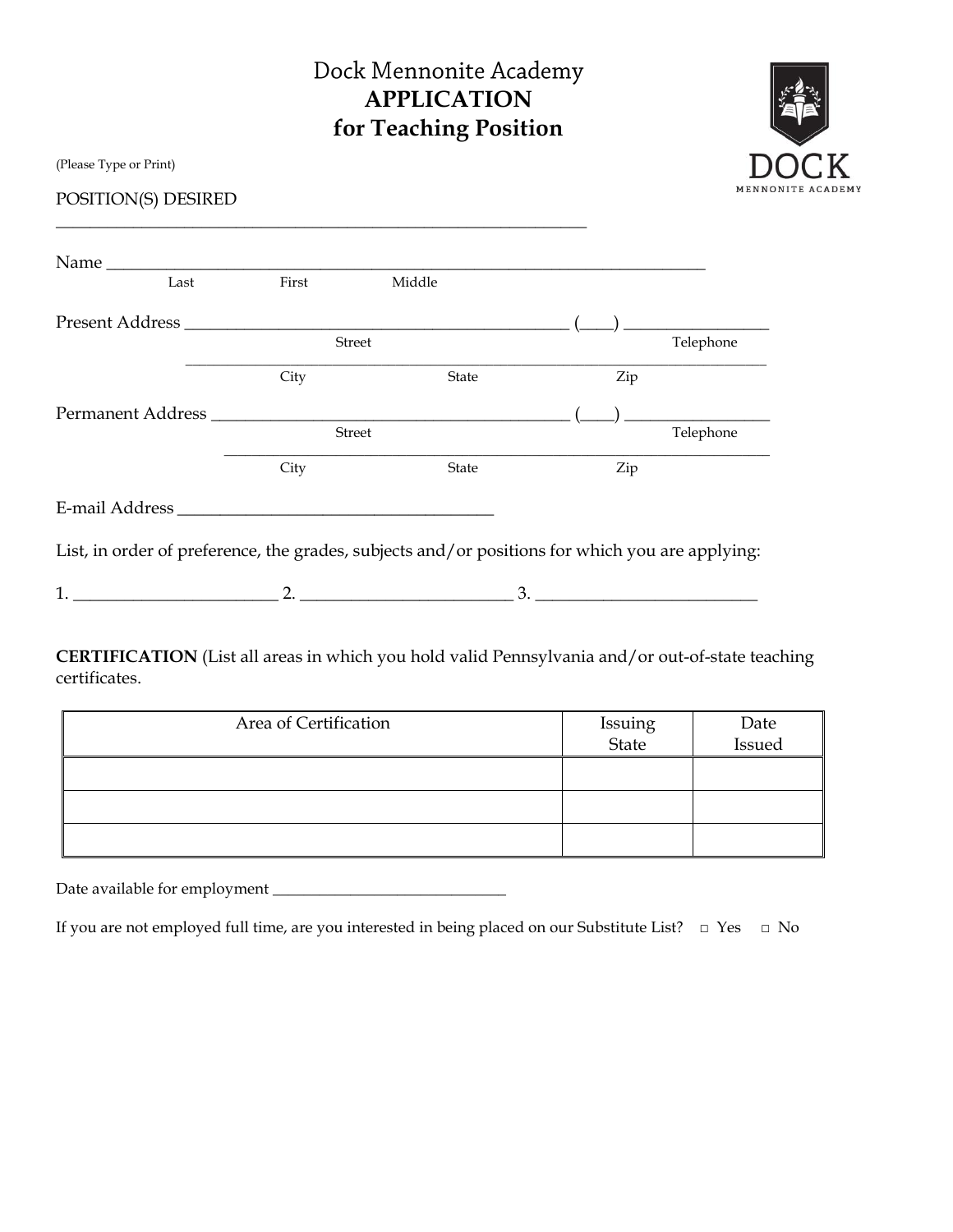# **EDUCATIONAL BACKGROUND (Present or most recent first, including high school)**

| School or Institution and Location | Major/Minor | Diplomas, Degrees or Credits<br>Earned | <b>Grade Point</b><br>Average<br>(GPA) | Date |
|------------------------------------|-------------|----------------------------------------|----------------------------------------|------|
|                                    |             |                                        |                                        |      |
|                                    |             |                                        |                                        |      |
|                                    |             |                                        |                                        |      |
|                                    |             |                                        |                                        |      |
|                                    |             |                                        |                                        |      |

# **EXPERIENCE** (Present or most recent first)

| Dates                           | Name of Employer and Address | Your Title          |
|---------------------------------|------------------------------|---------------------|
| From                            |                              | Reason for Leaving  |
|                                 | Phone Number                 |                     |
| To                              | Work Performed               |                     |
| Name and Title<br>of Supervisor |                              | Final Yearly Salary |

| Dates          | Name of Employer and Address | Your Title          |
|----------------|------------------------------|---------------------|
| From           |                              | Reason for Leaving  |
|                | <b>Phone Number</b>          |                     |
|                | Work Performed               |                     |
| To             |                              |                     |
|                |                              |                     |
|                |                              |                     |
| Name and Title |                              | Final Yearly Salary |
| of Supervisor  |                              |                     |

Please list activities that you are qualified or interested in supervising or coaching: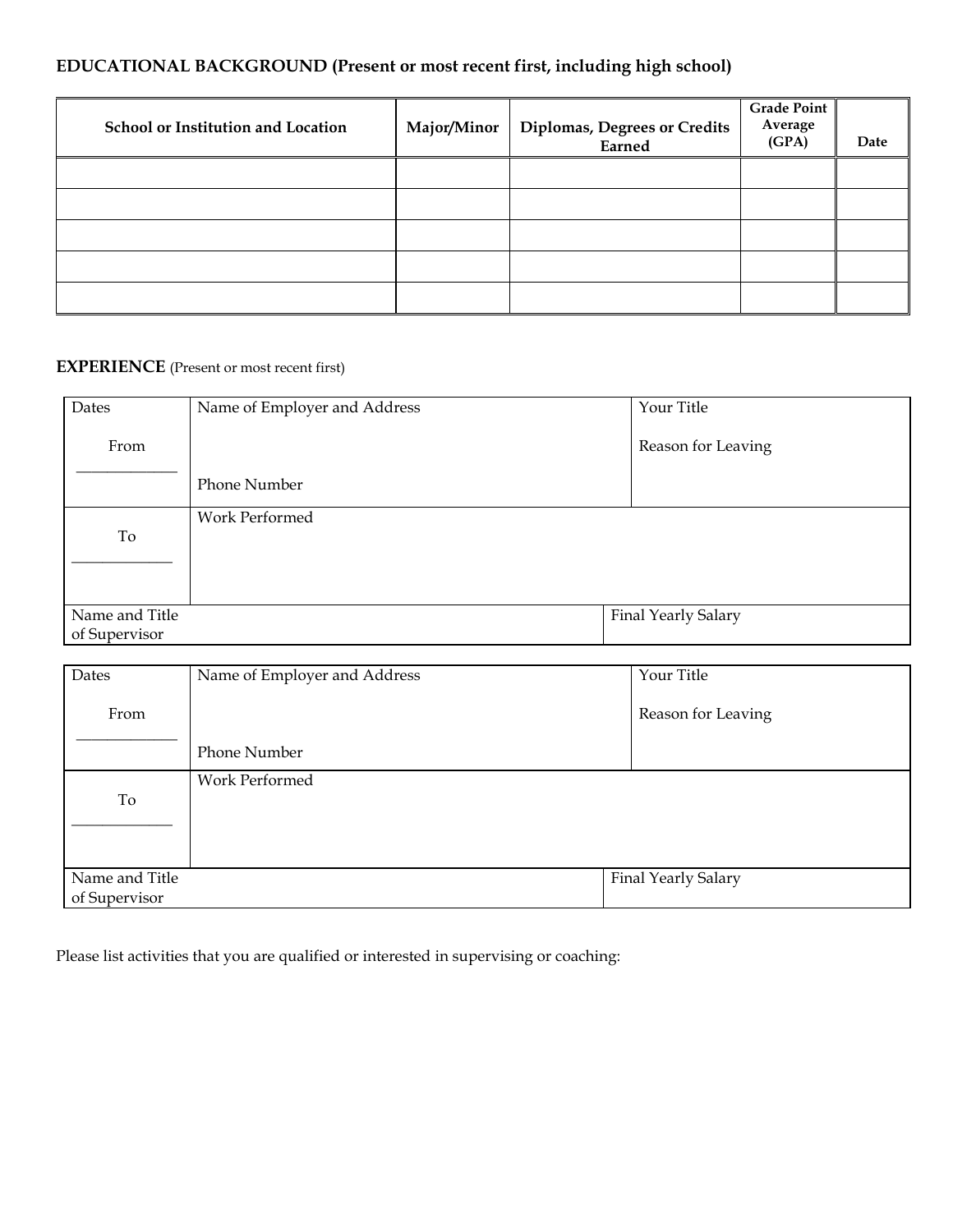#### STUDENT OR PRACTICE TEACHING

|                         |                            | 1. College Supervisor<br>2. Cooperating Teacher |
|-------------------------|----------------------------|-------------------------------------------------|
| Grade or Subject Taught | Name and Address of School |                                                 |
|                         |                            | π.                                              |
|                         |                            | ٠.                                              |
|                         |                            | <b>.</b>                                        |
|                         |                            | 2.                                              |

#### STUDENT TEACHING REFERENCES:

Please attach photocopies of letters of reference and/or evaluations from college/university student teacher supervisor and cooperating teacher(s).

#### **REFERENCES**

References should include superintendents, principals, professors or one pastor who have first-hand knowledge of your professional competence and your personal qualifications. Experienced teachers should include the superintendent and principal of the two most recent schools in which employed. If any person(s) listed should not be contacted for reference at the present time, indicate in the left-hand margin the date contact(s) may be made.

| Name | Position | Address | Telephone |
|------|----------|---------|-----------|
|      |          |         |           |
|      |          |         |           |
|      |          |         |           |
|      |          |         |           |
|      |          |         |           |
|      |          |         |           |
|      |          |         |           |
|      |          |         |           |

#### **OTHER QUALIFICATIONS**

Summarize special job-related skills and qualifications acquired from employment or other experiences and/or state any additional information you feel may be helpful in considering your application, i.e. honors, awards, activities, technology skills or professional development activities: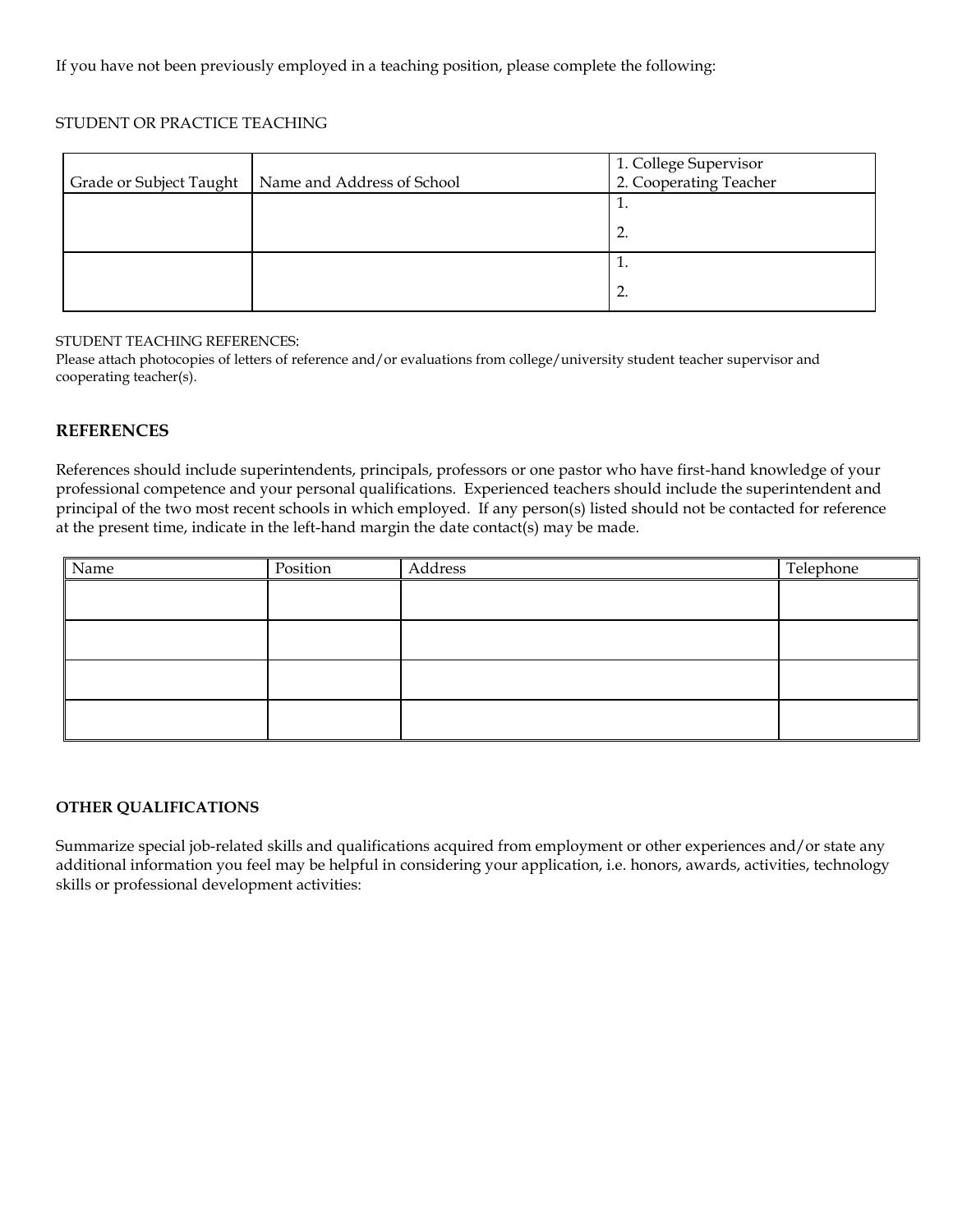## **GENERAL BACKGROUND INFORMATION**

| Were you ever convicted<br>of a criminal offense?          | $\Box$ Yes $\Box$ No | Have you ever forfeited bond<br>or collateral in connection |
|------------------------------------------------------------|----------------------|-------------------------------------------------------------|
|                                                            |                      | with a criminal offense?                                    |
| Are you currently under charges<br>for a criminal offense? | $\Box$ Yes $\Box$ No | $\Box$ Yes $\Box$ No                                        |

Within the last ten years, have you been fired from any job for any reason? **□** Yes **□** No

Within the last ten, have you quit a job after being notified that you would be fired? **□** Yes **□** No

Have you ever been professionally disciplined in any state? **□** Yes **□** No Professionally disciplined means the annulment, revocation or suspension of your teaching certification or having received a letter of reprimand from an agency, board or commission of state government, such as the Pennsylvania Professional Standards and Practices Commission.

Are you subject to any visa or immigration status which would prevent lawful employment? **□** Yes **□** No

Note: If you answered "Yes" to any of the above questions, please provide a detailed explanation on a separate sheet of paper, including dates, and attach it to this application.

## **FAITH PERSPECTIVE**

| Church  | <b>Member:</b> $\Box$ Yes $\Box$ No |  |
|---------|-------------------------------------|--|
|         |                                     |  |
| Address |                                     |  |

Denomination

**Personal Questions** – Answer on a separate sheet of paper

- 1. Are you familiar with the *Confession of Faith from a Mennonite Perspective*? □ Yes □ No Do you support this confession?  $\Box$  Yes  $\Box$  No
- 2. How would your teaching at Dock Mennonite Academy be related to or expressive of your Christian faith?
- 3. Describe the ways you have personally participated in your congregation and church-related programs.
- 4. An early Anabaptist said, "One who knows Christ truly will follow him daily in life." What does that mean for you? How would you teach these values?
- 5. What provides you the greatest pleasure in teaching?
- 6. If appointed, would you be willing be guided by the board of trustees and the administration of the school?
- 7. Relate one significant moment in teaching.

\*\*\*\*\*\*\*\*\*\*\*\*\*\*\*\*\*\*\*\*\*\*\*\*\*\*\*\*\*\*\*\*\*\*\*\*\*\*\*\*\*\*\*\*\*\*\*\*\*\*\*\*\*\*\*\*\*\*\*\*\*\*\*\*\*\*\*\*\*\*\*\*\*\*\*\*\*\*\*\*\*\*\*\*\*\*\*\*\*\*\*\*